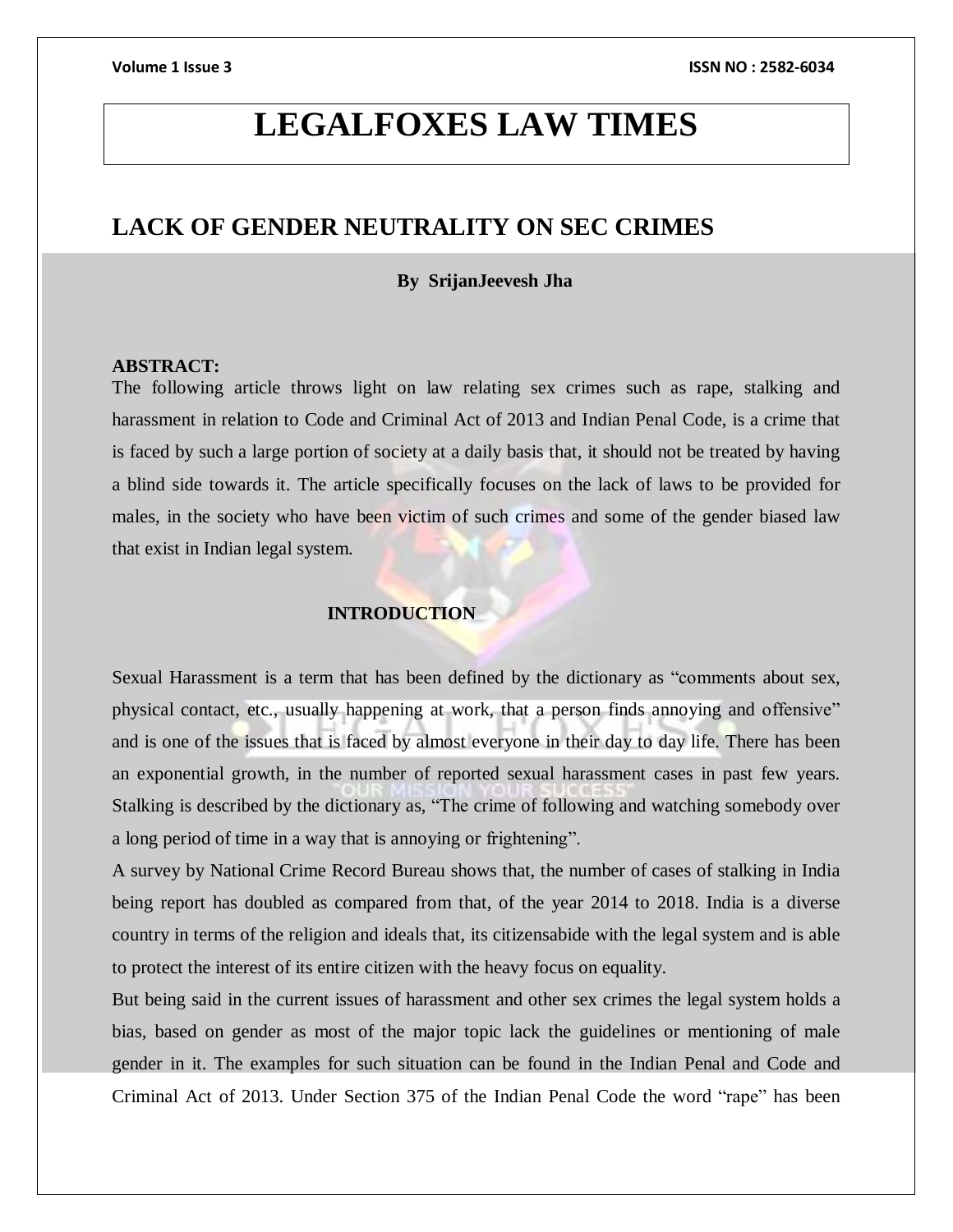l

#### **Volume 1 Issue 3 ISSN NO : 2582-6034**

defined as, "an act that has been committed by a man who has committed sexual intercourse with a woman without her consent".

While the following law plays a crucial role in providing justice, what is evident is the lack of mentioning of males who have been rape to plead for justice or the fact that it considers male as the only offender. This hampers the accuracy of any of the survey as the male victims haven't experienced the empowerment, that would provide them with the ability to spread their voice to the public as the lack of any statute to help them, suppresses their voice. While Criminal Law (Amendment) Act of 2013 tried to enhance the laws widening its field by touching on topics such as: stalking, acid attack, harassment, voyeurism and more by doing so it also provided men with certain rights but still it fell short in many areas that should not have been overlooked by the law.

Under the Act, Section 354D throws light on stalking as the act of "following a woman with the intent of gaining personal interaction despite there being clears signs of disinterest by the women".

But it does not take into consideration that men can also be victim of stalking. While there is a lack of an Indian survey, one survey held in USA states that, <sup>1</sup>1 out of 19 men face stalking, which states that there are a massive number of individuals who are suffering, when you consider the population that is covered by the malecounterpart.

Under Section 354 A talking about, sexual harassment as an act committed by a male by causing physical contact or making sexual remarks but by mentioning the act being committed by male it makes the law narrower and disregards the male who had suffered from harassment. In a recent movement me-too, which had female talking about the harassment thatthey faced there was 37 percentage of men claiming that if a similar movement was done for men there will be plenty of stories that come to surface which only goes to show that the problem is faced by both gender rather than being gender specific.

So, the question that may arise is whether there exists any law that help the male counterparts in terms of offence relating to sexual assault or harassment in any form. One of the cases where a man can reach out to the court for justice is being sexually harassed by any form of technology communication.

<sup>&</sup>lt;sup>1</sup> Bert H. Hoff, J.D, the National Intimate Partner and Sexual Violence Survey and the Perils of Advocacy Research, 1 ISSN: 1095-5240, (2012).